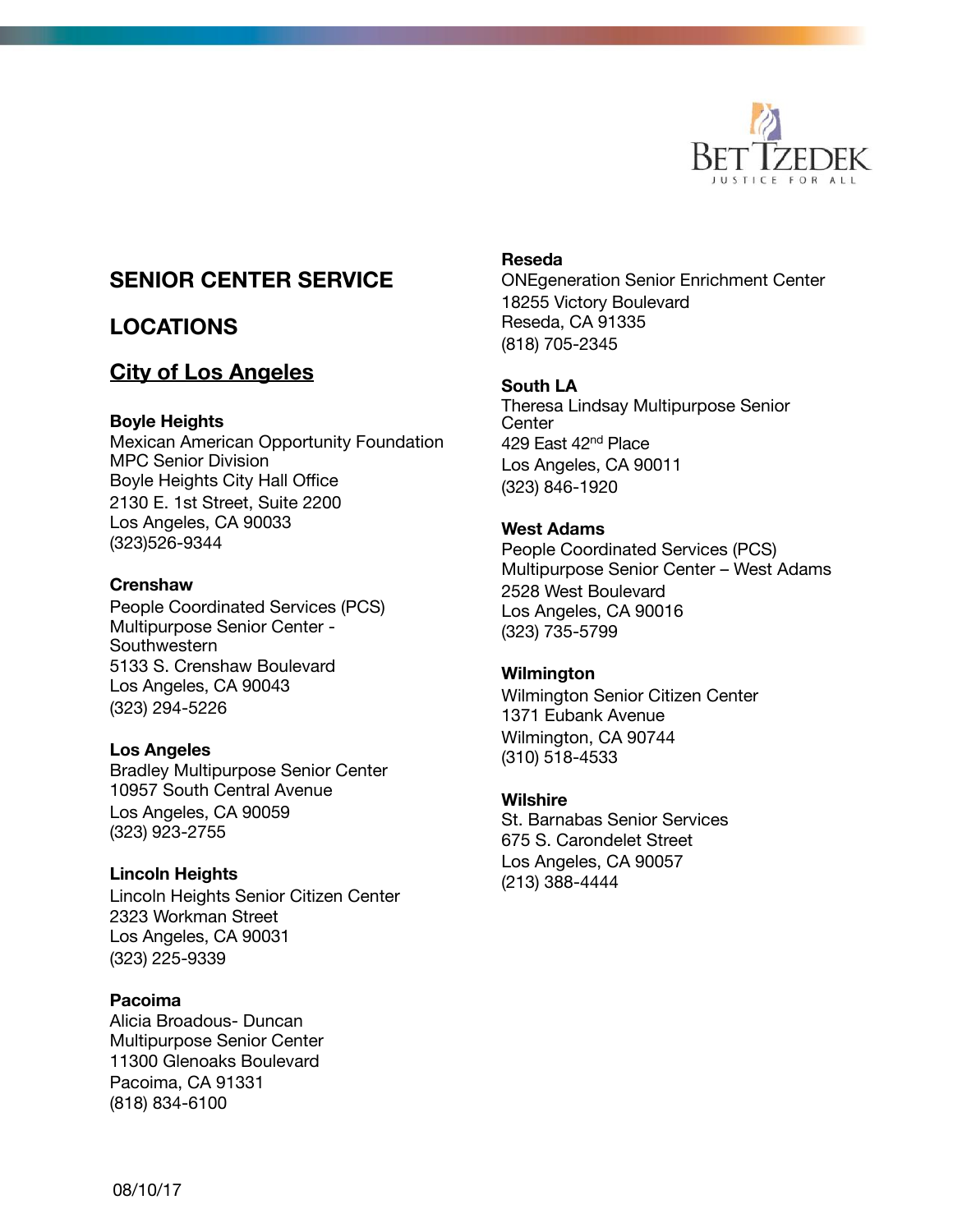**Bet Tzedek Legal Services** 3250 Wilshire Blvd. 13th Floor Los Angeles, CA 90010-1509 main: (323) 939-0506 • fax: (213) 471-4568 • [www.bettzedek.org](http://www.bettzedek.org)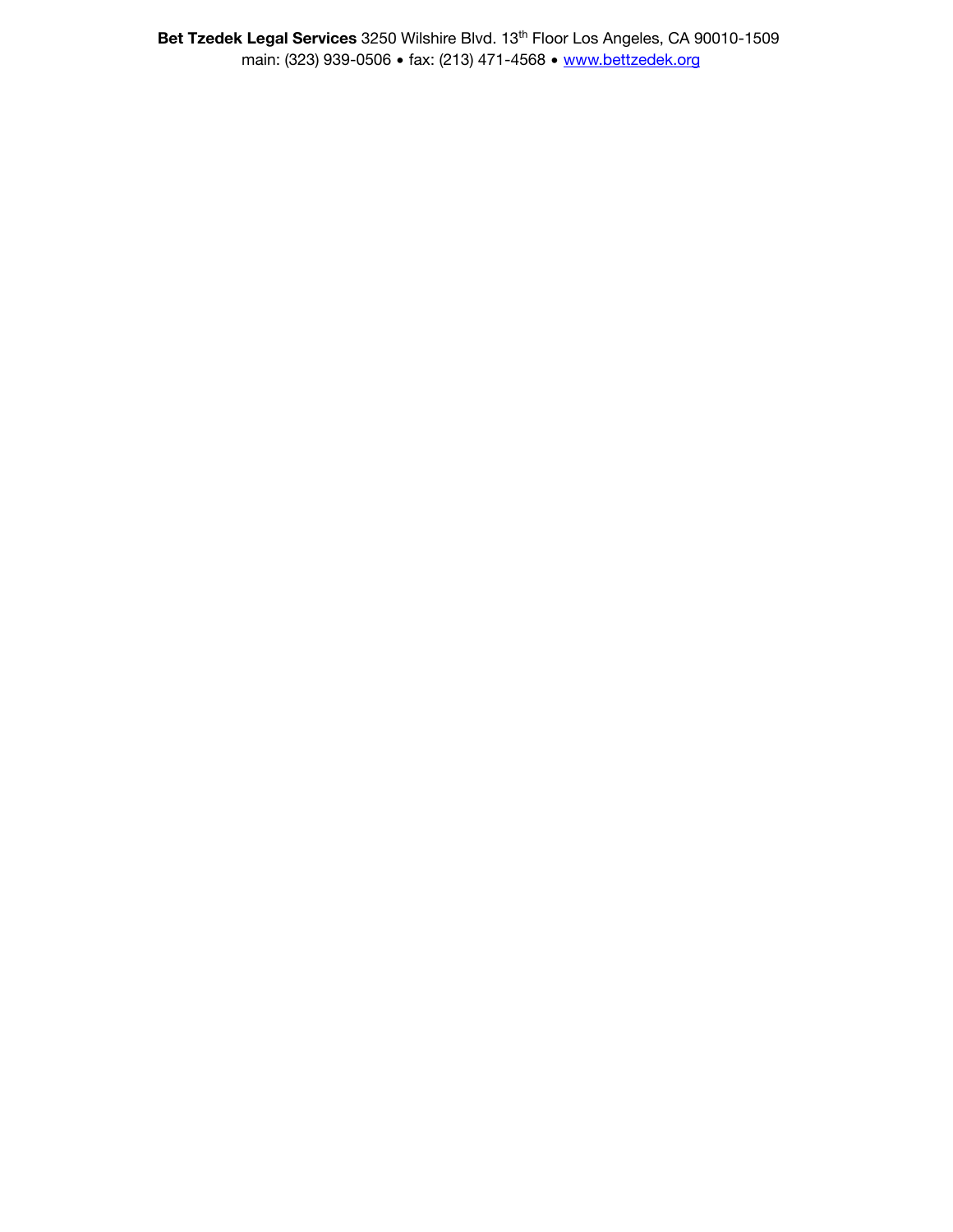

# **SENIOR CENTER SERVICE**

# **LOCATIONS**

## **Los Angeles County**

### **Burbank**

Joslyn Adult Center 1301 W. Olive Avenue Burbank, CA 91506 (818) 238-5353

### **Covina**

Intervale Senior Services 943 N. Grand Avenue Covina, CA 91724 (626) 214-9467

### **East Los Angeles**

East Los Angeles Community Service **Center** 133 Sunol Drive Los Angeles, CA 90063 (323) 260-2801

### **El Monte**

Jack Crippen Multipurpose Senior Center 3120 N. Tyler Avenue El Monte, CA 91731 (626) 580-2210

### **Gardena**

Gardena Senior Citizens Bureau in the Kiyoto Ken Nakaoka Memorial Community Center 1670 W. 162nd Street Gardena, CA 90247 (310) 217-9552

### **Hawthorne**

Hawthorne Senior Center 3901 W. El Segundo Boulevard Hawthorne, CA 90250 (310) 349-1650

**Lancaster**

Antelope Valley Senior Center 777 W. Jackman Street Lancaster, CA 93534 (661) 726-4400

## **Long Beach**

Long Beach Senior Center 1150 E. Fourth Street Long Beach, CA 90802 (562) 570-3500

### **Pomona**

Palomares Park Senior Center 499 East Arrow Highway Pomona, CA 91767 (909) 620-2324

## **Santa Clarita**

Santa Clarita Valley Senior Center 22900 Market Street Santa Clarita, CA 91321 (661) 259-9444

### **Whittier**

Los Nietos Community and Senior **Center** 11640 East Slauson Avenue Whittier, CA 90606 (562) 699-9898

### **Advance Planning Clinics only:**

Glendale Adult Recreation Center 201 E. Colorado Street Glendale, CA 91205 (818) 548-3775

Willowbrook Senior Center 12915 Jarvis Avenue Los Angeles, CA 90061 (310) 217-5650

Inglewood Senior Center 330 Centinela Avenue Inglewood, CA 90302 (310)412-5338